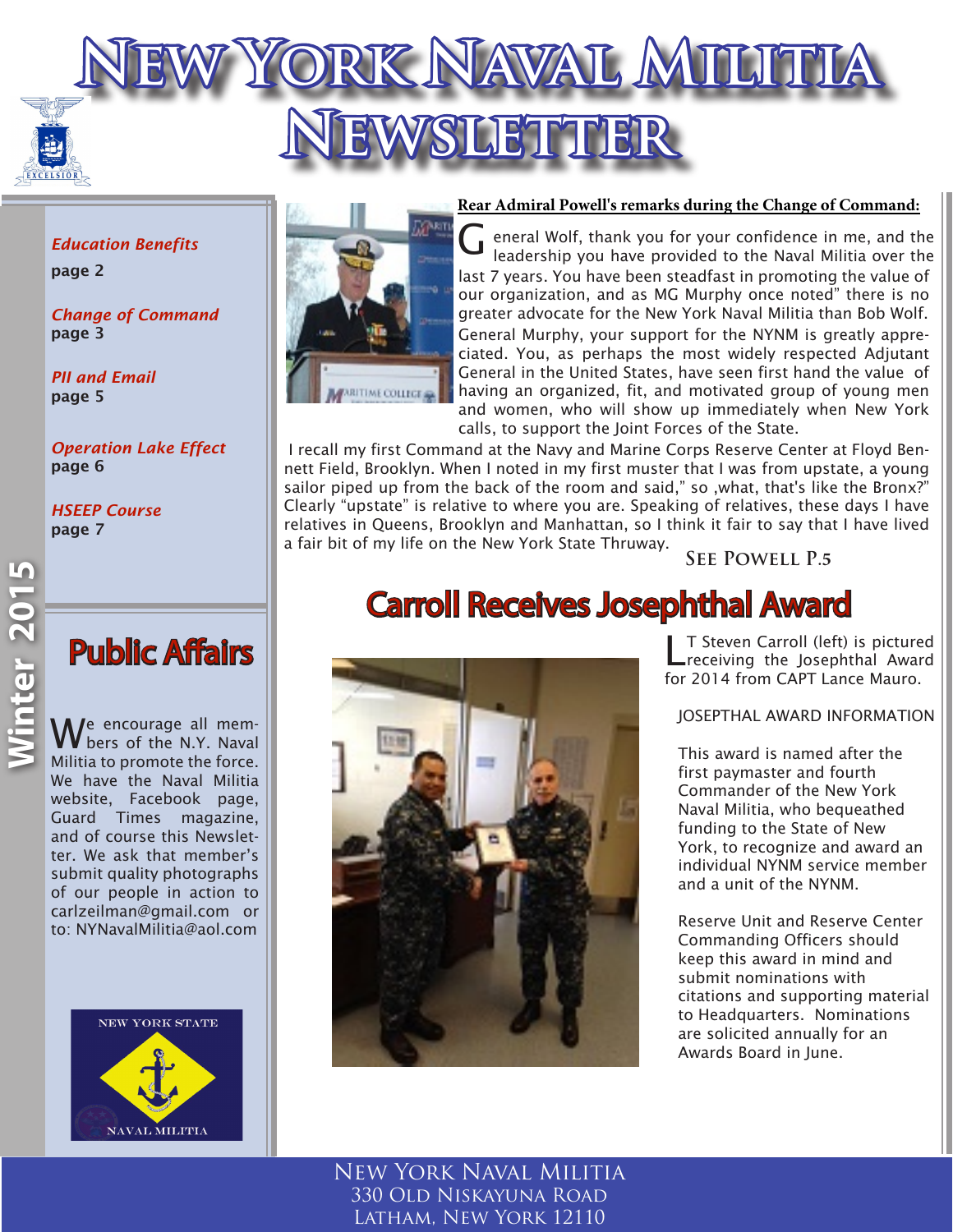#### *Naval Militia*



*Master Gunnery Sergeant Rignola was presented two Awards: The New York State Conspicuous Service Cross and The New York State Conspicuous Service Star with two Silver Shields, by Magor General Patrick Murphy, New York State Adjutant General. New York Naval Militia members are eligible to receive these awards based on their previous Federal Awards. Members interested in more information on these awards should contact their unit Commanding Officers. (ref DMNA reg 672-1 & NY Mil Law 247 Medals and Decorations)*

## Naval Militia Census

| 2-Feb-15               | <b>SOUTH</b> | <b>NORTH</b> | WEST | <b>TOTAL</b> |
|------------------------|--------------|--------------|------|--------------|
| <b>OFFICER</b>         | 158          | 36           | 38   | 237          |
| <b><i>WARRANT</i></b>  | 12           |              |      | 19           |
| <b>ENUSTED</b>         | 1828         | 359          | 407  | 25           |
| <b>ITUTAL</b>          | 1555         | 328          | 449  | 23 U         |
|                        |              |              |      |              |
| <b>INAVY</b>           | 1015         | 153          | 256  | 1464         |
| <b>IMARINE</b>         | 219          | 200          | 137  | 1156         |
| <b>COAST GUARD</b>     | 131          |              |      | 135          |
| STATE ACTIVE LIST (5%) | 20           | 24           |      | 51           |
| FEDERAL COMPONENT UST  | 13           | 19           |      | 39           |

# Rignola Honored Naval Militia Education Benefits



The Recruitment Incentive and Retention Program (RIRP) is a New York State program designed to recruit and retain quality members for the New York Army and Air National Guard and the Naval Militia. Effective 1 January 1997, any active member of the New York National Guard or Naval Militia, in good standing, is eligible to apply to receive tuition assistance, up to the cost of the State University of New York's (SUNY) maximum in-state undergraduate tuition, at any college, university, or community-technical college in the State of New York recognized and approved by the New York State Board of Regents or State University of New York.

For the Fall Semester 2014 Mrs. Katharine Keller received the Adjutant General's Award for the greatest number of enrollees in Naval militia history.

You can be part of the next College Class and have New York assist you in funding your education.

Division of Military & Naval Affairs ATTN: New York Naval Militia Education Officer 330 Old Niskayuna Road Latham, NY 12110-3514

Point of Contact Mrs. Katharine Keller 518-786-4583 Email: katharine.m.keller.nfg@mail.mil Fax: 518-786-4427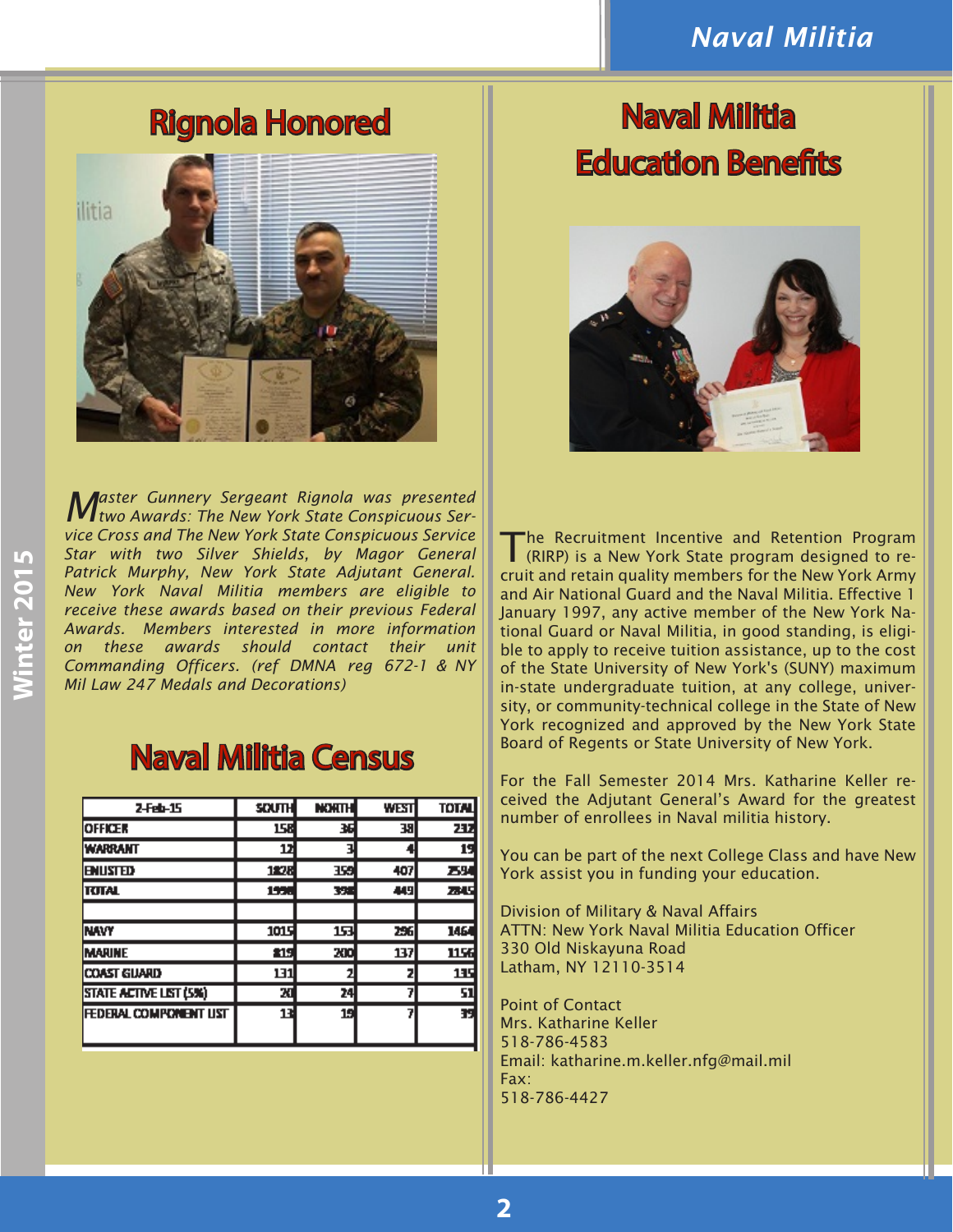

#### Change of Command

**Condition 2016**<br> *On December 6, 2014, Major General Robert L. Wolf relinquished Command of the New York Naval Militia after<br>
serving as Commander since June 2007. The Ceremony establishes Rear Admiral Ten Eyck Powell, II serving as Commander since June 2007. The Ceremony establishes Rear Admiral Ten Eyck Powell, III, as the 22nd Commanding Officer of the New York Naval Militia. (Pictured above (l to r): CMC Charles Mach; MG Robert Wolf; MG Patrick Murphy (TAG); RDML Ten Eyck Powell, III.)*



*Major General Patrick Murphy passes the Command flag to RDML Ten Eyck Powell, III.* 

# Honoring a NYNM Tradition



*Major General Wolf is presented with his framed personal flag by CMC Mach.*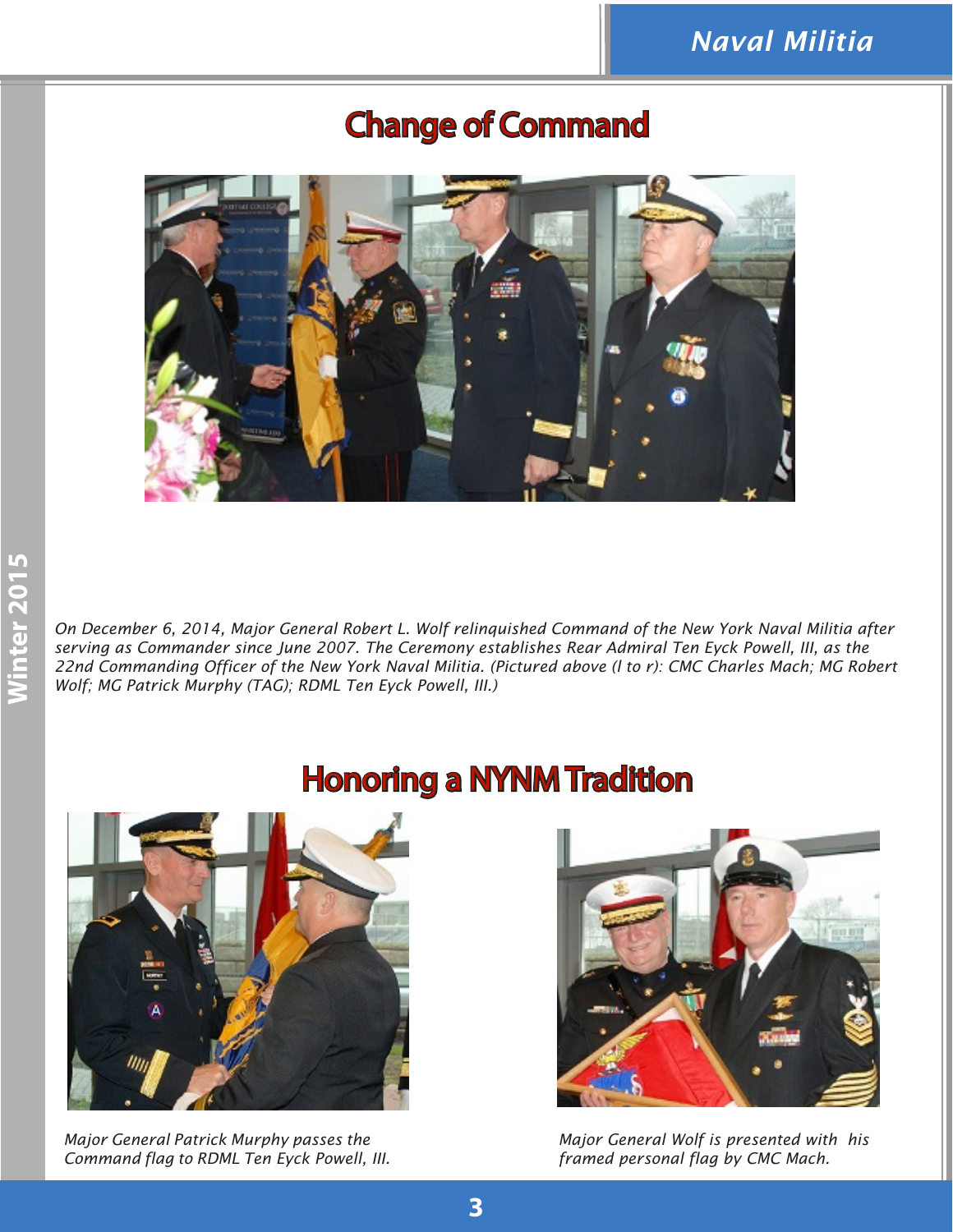#### **Special Events**



#### Second Annual Joint Services Spring Formal April 17, 2015 | Waters Edge Lighthouse | 2 Freeman's Bridge Road, Glenville

Flease join us for the Second Annual Joint Services Spring Formal, this year celebrating the Centennial Anniversary of the Navy Ressevel The evening's festivities include the "Parade of Beef," toasts, dance and dancing Proceeds from the event will benefit the Unified Military Affairs Council (UMAC) ShopRite Military Scholarship Fund.

Cost: \$95 for active duty military and guests: \$45 for veterans and guests, \$55 for civilians: \$100 for Honorary Supporters lindudes listing in program) and \$500 per table of 10.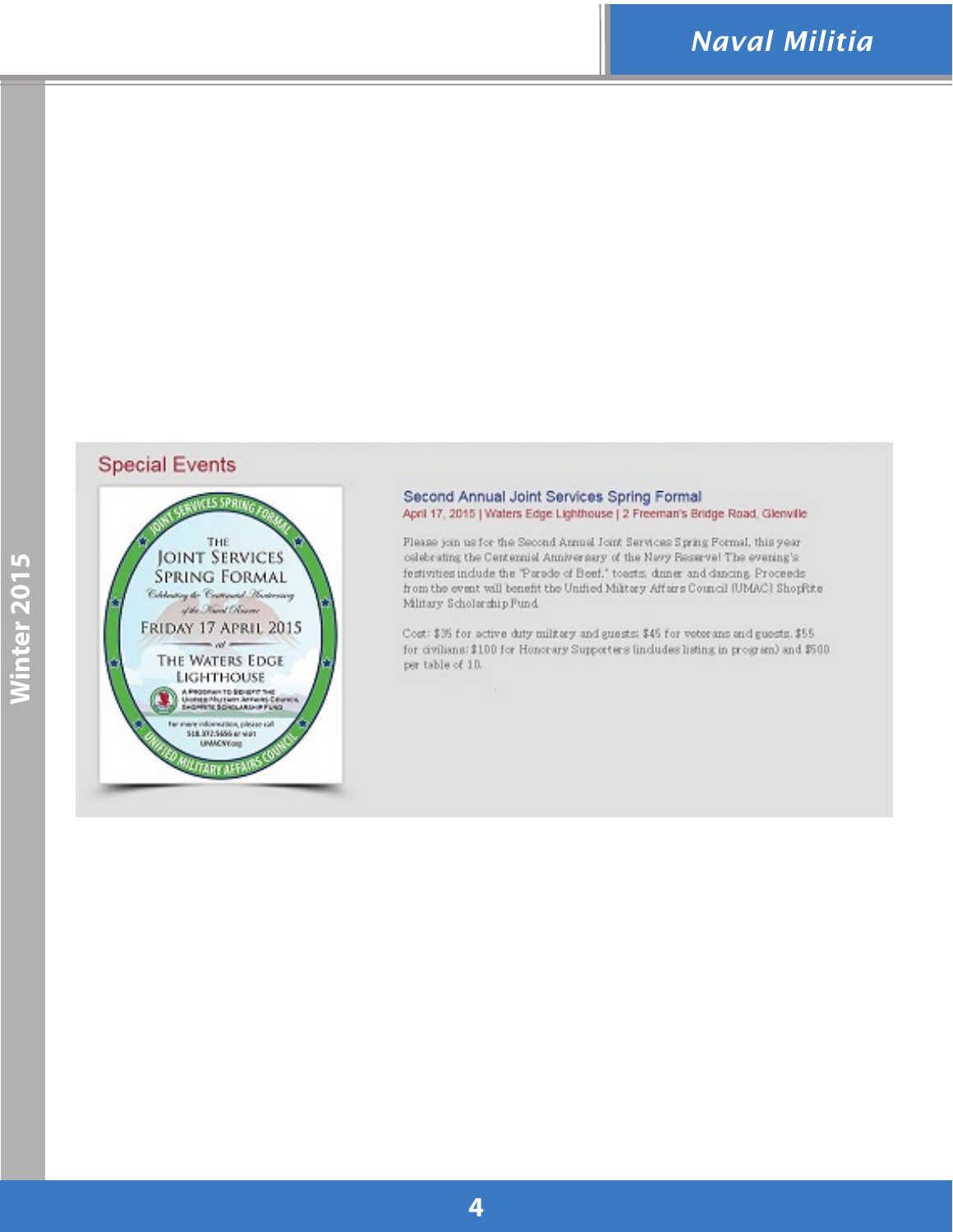## PII and DMNA Email

After a long conversation with our G6 (information<br>direchnology) personnel: here is how to use the @ DMNA-NYNM.NY.GOV email addresses you have (or can have) for official NYNM business:

be transmitted to non government email addresses. The have been hacked in the past and may be in the future.

2.PII should be restricted as much as possible when sent over any email servers. Do not send Social Security Numbers at all. Take other personal information off rosters by the recipient: NOK, birthdays, etc.

3. If you must send personal information: Name, rate, Addresses, qualifications, etc. only use the DMNA-NYNM.NY.GOV email addresses. And Encrypt the transemail can get the data.

If you do not have a DMNA-NYNM.NY.GOV email account please contact the Chief of Staff and I will request one for you.

If you do not use (log into) your DMNA-NYNM.NY.GOV email account at least 1x every 90 days your account will be deleted.

How to encrypt DMNA-NYNM.NY.GOV email:

In the subject line type: "encrypt:" it must have the colon (:) after the word encrypt.

For example:

*To: david.hawley@dmna-nynm.ny.gov*

*Subject: encrypt: application for enlistment enclosed*

*Sir,*

*Attached is the application for enlistment of PO2 Jones. I will call (or FAX) and provide the SNM's social security number.*

# Powell Continued...

I am a New Yorker. Born and raised in Albany to a family that shipped bricks by barge to the City, schooled<br>in Syr-acuse, married a beautiful young woman from Rochester, who went to school in Buffalo.

1. Personally Identifiable Information (PII) should never I am a sailor. From Montauk to Hell's Gate, from the Rockaservers like AOL, Yahoo, Gmail, Hotmail and others rence Seaway, I have sailed the waters of this state for 50 ways to Rouses Point, and the Great Lakes to the St Lawyears, and I have not seen them all.

and other transmissions if the information is not needed a maritime state and economy. To see it, just look out the I am a businessman. New York is the 3rd largest economy in the United States, the 16th largest in the world, and the largest port on the east coast of North America. New York is window.

mission of that information so only the receiver of the I travel, I find myself anxious to get back. No doubt there Ladies and gentlemen, New York is a remarkable place. I have had the good fortune to travel around the country, and the world, courtesy of the United States Navy. Every time are warmer places, and places with whatever comfort you prefer, but New York is where where the action is. You want ocean? We've got that. You want mountains? We've got that. You want beef on weck,a first class bagel or the best apples on the planet? We've got that. The list of what New Yorkers have in our favor is long and wide.

> New York also leads the nation in the organization and use of Naval Militia. Federally recognized under Title Ten of the US code, The New York Naval Militia allows The Adjutant General to recall members of the Coast Guard, Navy and Marine Corps Reserve,who volunteer for the state naval militia, to State Active Duty.

> Our naval militia forces, like our brothers and sisters in the Army and Air Force National Guard, and New York Guard ,stand ready to assist their families friends and neighbors in New York. Whether shoveling snow in Cheektowaga, as we did two weeks ago, moving diesel fuel up 10 flights of stairs to emergency generators at Bellevue Hospital during Superstorm Sandy or providing daily maritime support to Operation Empire Shield and the USCG in New York Harbor, these exceptional young men and women are there for us all.

> I am fortunate have been given the opportunity to carry on the proud tradition of service that the New York Naval Militia has maintained for 123 years, and I intend to do just that.

> Chief of Staff, maintain all orders currently in effect until otherwise directed.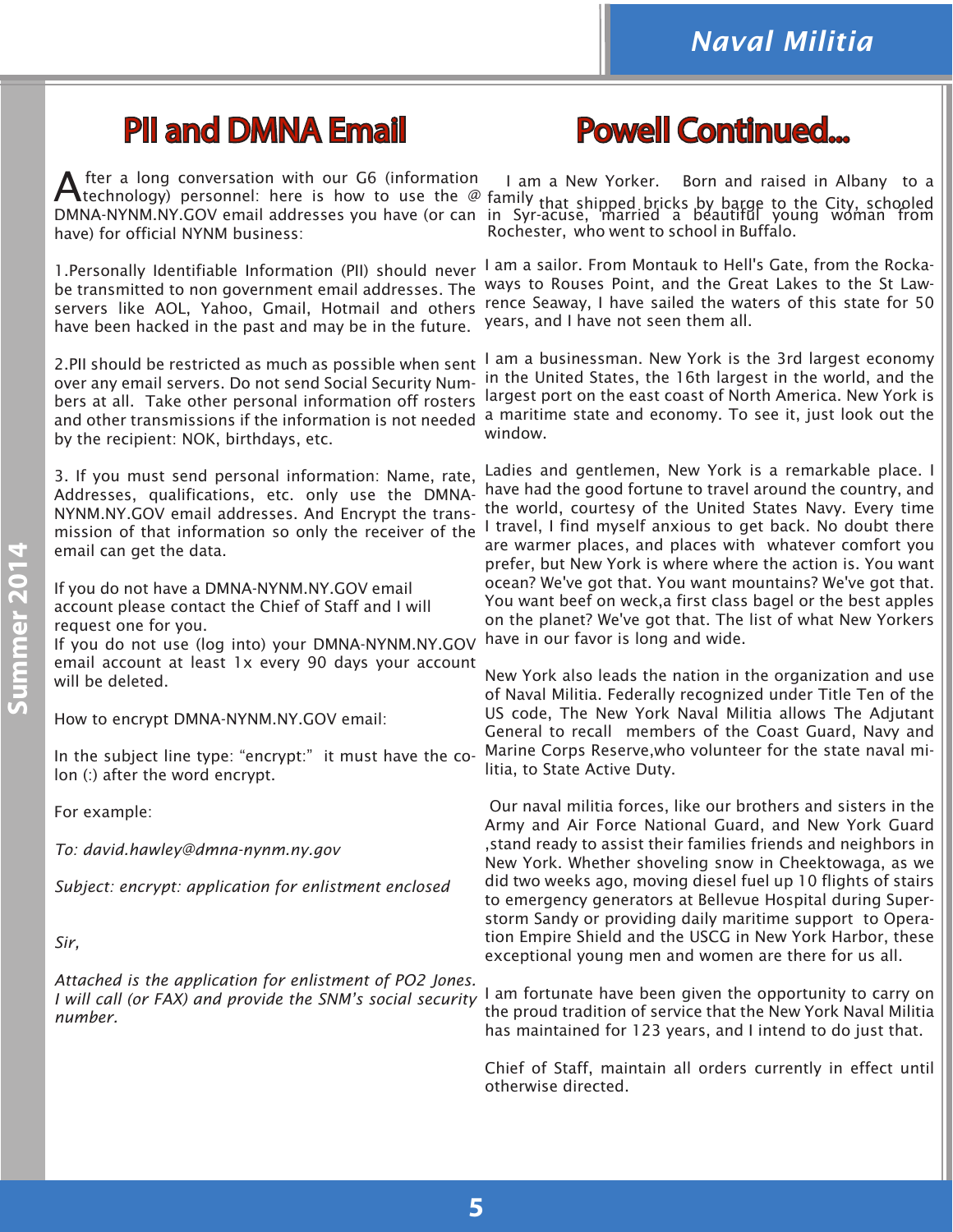#### **Operation Lake Effect -- November 2014**



*Soldiers, Sailors, Marines, and Airmen of the New York National Guard and Naval Militia palletizing sandbags during opeations at a Hamburg, NY DOT site. The NY Naval Militia and National Guard were mobilized in support of Operation Lake Effect.*



*Mineman Seaman Raymond Arocho, left, and Hospital Corpsman Second Class Brian Carney tying sandbags at a Hamburg, NY DOT site. The NY Naval Militia and National Guard were mobilized in support of Operation Lake Effect.*



*Rear Admiral Ten Eyck Powell of the NY Naval Militia speaking with the Medical Sailors mobilized in support of Operation Lake Effect during a visit to the Connecticut Street Armory in Buffalo, New York.*



*NY Army National Guard Lieutenant Colonel James Freehart briefing Rear Admiral Ten Eyck Powell of the NY Naval Militia at Connecticut Street Armory during Operation Lake Effect.*